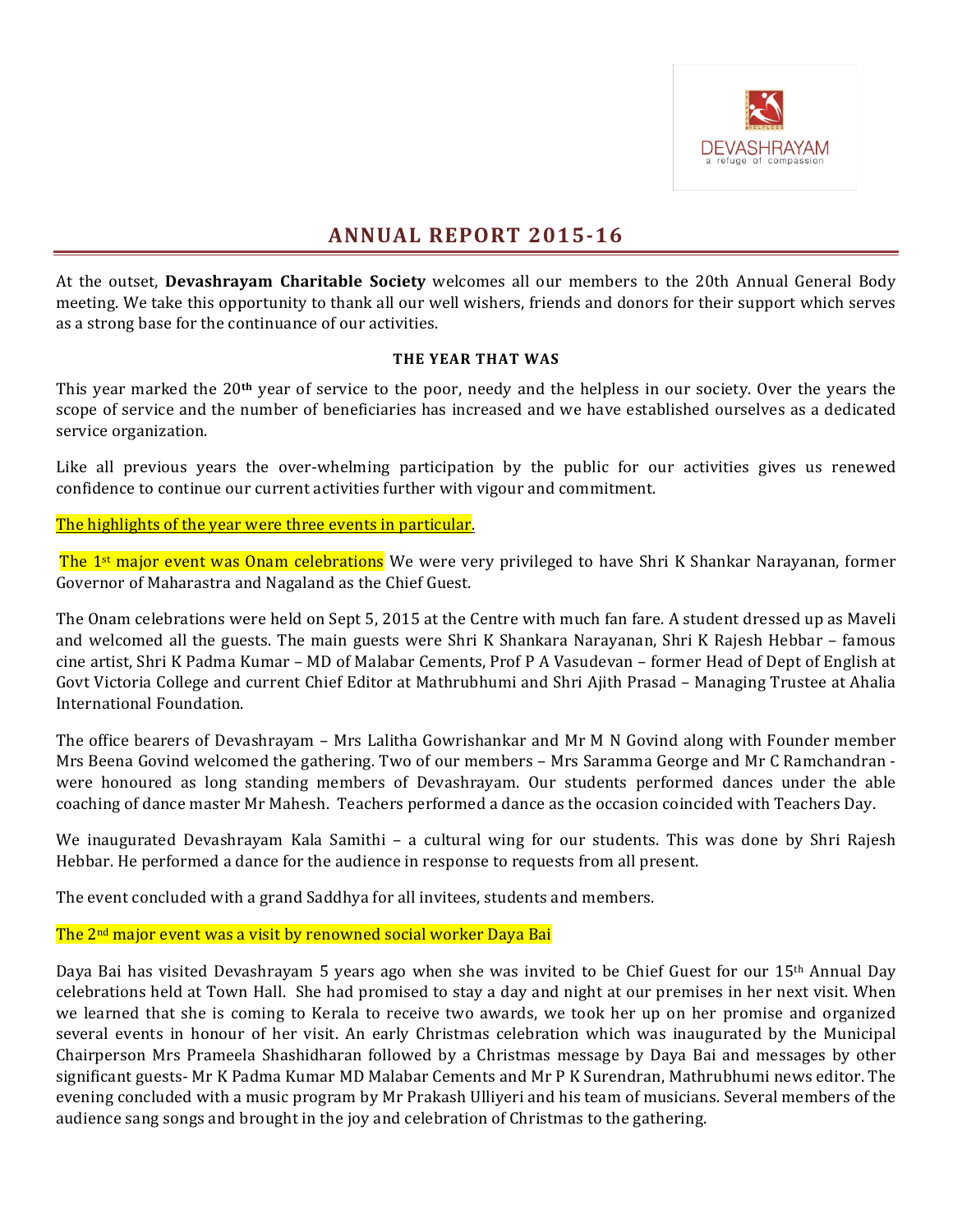Next day the students' interaction program was inaugurated by Mathrubhumi Chief reporter Mr B Hari Govindan. Almost 70 students from 6 colleges had a two hour interaction with Daya Bai and took away valuable insights on social work. The Centre was blessed by her presence and we feel even more committed to the cause of reaching out to the needy.

# **The 3<sup>rd</sup> major event was a Job Fair JEEVAN REKHA 2016**

21st February 2016 heralded an important day in the history of Palakkad towards mainstreaming intellectually challenged persons into the world of work. A Job Fair – Jeevan Rekha – was organised by Devashrayam Charitable Society at Surya Resmi Auditorium, Palakkad where around 25 mentally challenged persons above 18 years got job offers. They have become earning members in their families which once looked upon them as a liability.

The initiative is the first of it's kind endeavour not only in the country but in the entire world, says Dr.T.Murali, President Elect, World Association For Psycho Social Rehabilitation who is the guiding force behind the rehabilitation programmes of Devashrayam. Though many Mentally Challenged persons are engaged in small jobs in various sectors, conducting job fair for them is a totally revolutionary idea which may bring about drastic change in the society's attitude towards our less fortunate brethren. Devashrayam has taken that daring first step towards bringing the concept to reality.

In Palakkad there was no institution which catered to the needs of such persons prior to 1997. Devashrayam provides a safe refuge and a healthy learning environment to the mentally challenged who otherwise have nowhere to turn to. At present 68 students attend the rehabilitation center. They participate in regular exercises, classroom sessions, art, craft and music lessons designed as per their capabilities. Apart from that, they are involved in our ongoing projects of making Phenyl, liquid soap, Agarbathi, candles and paper bags. There is a Khadi thread spinning unit set up by the Khadi Board where some students work. They earn a stipend depending on their output. Our children have participated in cultural programmes with mainstream school students.

For them we planned a job fair as campus recruitment in which various companies participated. To our surprise the programme ultimately grew wider in concept and benefitted all such persons in Palakkad District. We are overwhelmed by the response.

To mark our 20th year of operation, we sought the support of the local administration and the Kanjikode Industries Forum (KIF) as well as other industrial bodies to help conduct the  $\delta$  fair that would create  $\delta$ ob opportunities for the intellectually challenged. This in turn would give them financial independence and dignity that they deserve as much as any other citizen.

Several weeks of planning with the support of local government bodies, other institutions associated with persons with disabilities and well wishers, resulted in the Job Fair becoming a reality in Palakkad.

A few of its citizens have become capable of supporting their families apart from starting a life of dignity and pride. Who would have thought that those who were once considered helpless and of no use by their own families would one day stand up tall and be a support for the same families?

The job fair was inaugurated by Sri.M.B.Rajesh- MP Palakkad and MLA Sri.Shafi Parambil presided over the function. The world renowned industrialist Dr.Siddhique Ahmed, CMD of ERAM group was our guest of honour. He being a man of compassion and noble thoughts was kind enough to accept our humble invitation and surprised the entire audience with sweet and kind words. Sri.Sidhique Ahamed has promised to make Palakkad hunger free and offered all support to Devashrayam. In another noble gesture Mr K Padmakumar, MD Malabar Cements has agreed to offer salary support to 2 candidates selected by WAC, District Hospital persons for an entire year.

Dr.T.Murali released Devashrayam Model of Rehabilitation Declaration. Dist.Panchayath President Smt, K, Santhakumari, Palakkad Municipal Chairperson Smt. Prameela Sasidharan, KIF President, Sri K Padmakumar, MD Malabar Cements, Sri.Ravindran, Retd.DHS of Kerala Dr.Jameela Balan, Palakkad Press Club Secretary Sri.Jayakrishnan Narikutty, Devashrayam Founder Secretary Beena Govind,, Secretary M.N.Govind and president Lalitha Gowrisankar spoke at the function.

We sincerely thank each and everyone for their support towards this initiative of Devashrayam.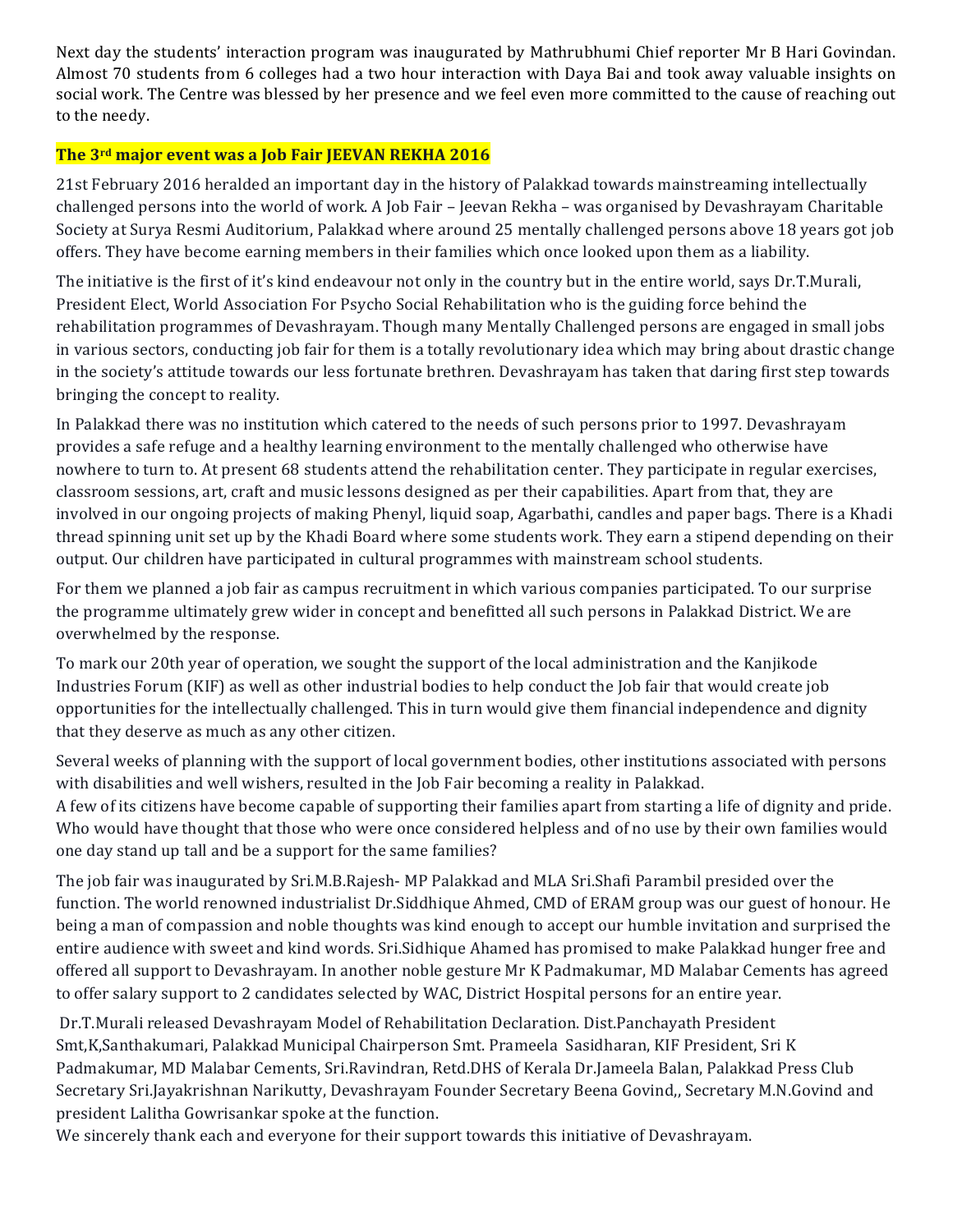The projects undertaken by Devashrayam were the same as last year and can be classified under 4 sections:

| Annadhanam              | ۰. | Providing free midday meal to the poor patients at<br>Govt. District Hospital, Palakkad |
|-------------------------|----|-----------------------------------------------------------------------------------------|
| Ashrayam                | ۰. | Vocational rehabilitation of special needs<br>students                                  |
| Ayurbandhu              | ۰  | Financial Aid for dialysis to poor patients with renal failure                          |
| <b>Free Medical Aid</b> | ۰  | Medicine and financial assistance to poor patients.                                     |

#### **ANNADHANAM**

Devashrayam was established with the initial intent of providing a free mid-day meal to the poor patients at Govt. District Hospital, Palakkad. This was the 1<sup>st</sup> project towards which support of individuals and service organizations in Palakkad was sought. What started as a small beginning (ie meals to 100 patients a day in the  $1^{st}$ year) has assumed fairly large proportions and now between 280-300 patients receive their mid-day meal **from us**. This service continues uninterruptedly for all the 365 days for the past 18 years and approximately **100,000** patients are benefited every year. This number is increasing every year. In spite of the soaring prices of essential commodities, the residents in and around Palakkad town as well as the Round Table of India  $-81$ , contribute the major chunk of rice needed for this project. We thank all the donors  $\&$  well wishers who have donated in cash and kind to make this project run without interruption. The total cost incurred towards this project was **Rs** 11,29,158.97/- plus rice (more than 500 kgs per month Valued approximately Rs. **170000/P.A** ) and food material donated by well wishers.

#### **ASHRAYAM**

Devashrayam provides a safe refuge and a healthy learning environment to the mentally challenged who otherwise have nowhere to turn to. The vocational rehabilitation Centre was started under the guidance of Dr.T.Murali "The Rehabilitation Man of India", a person who has dedicated his life for the upliftment of The Mentally Ill And the Retarded. 

At present 68 mentally challenged students attend the rehabilitation center. They participate in regular exercises, classroom sessions, art, craft and music lessons designed as per their capabilities. Apart from that, a few of them are involved in our ongoing projects of making Phenyl, liquid soap, Agarbathi, candles and paper bags. The gardening unit in which 5 students are involved caters to the fruits and vegetables requirements of the centre to a certain extent. The Mushroom production unit set up with the assistance from Free Masons of Lodge Palghat – 159 generates a small income as this unit works only during the cooler months between June to October which is required for mushrooms cultivation.

The sale of Phenyl, liquid soap, Agarbathi and other items produced by students fetched a good income, just as in the previous years. The stipend given to students was Rs.25000/-

Details of events in which our students participated and the interactions with students and teachers of various schools/colleges that visited the Centre are given in the LIST OF IMPORTANT EVENTS.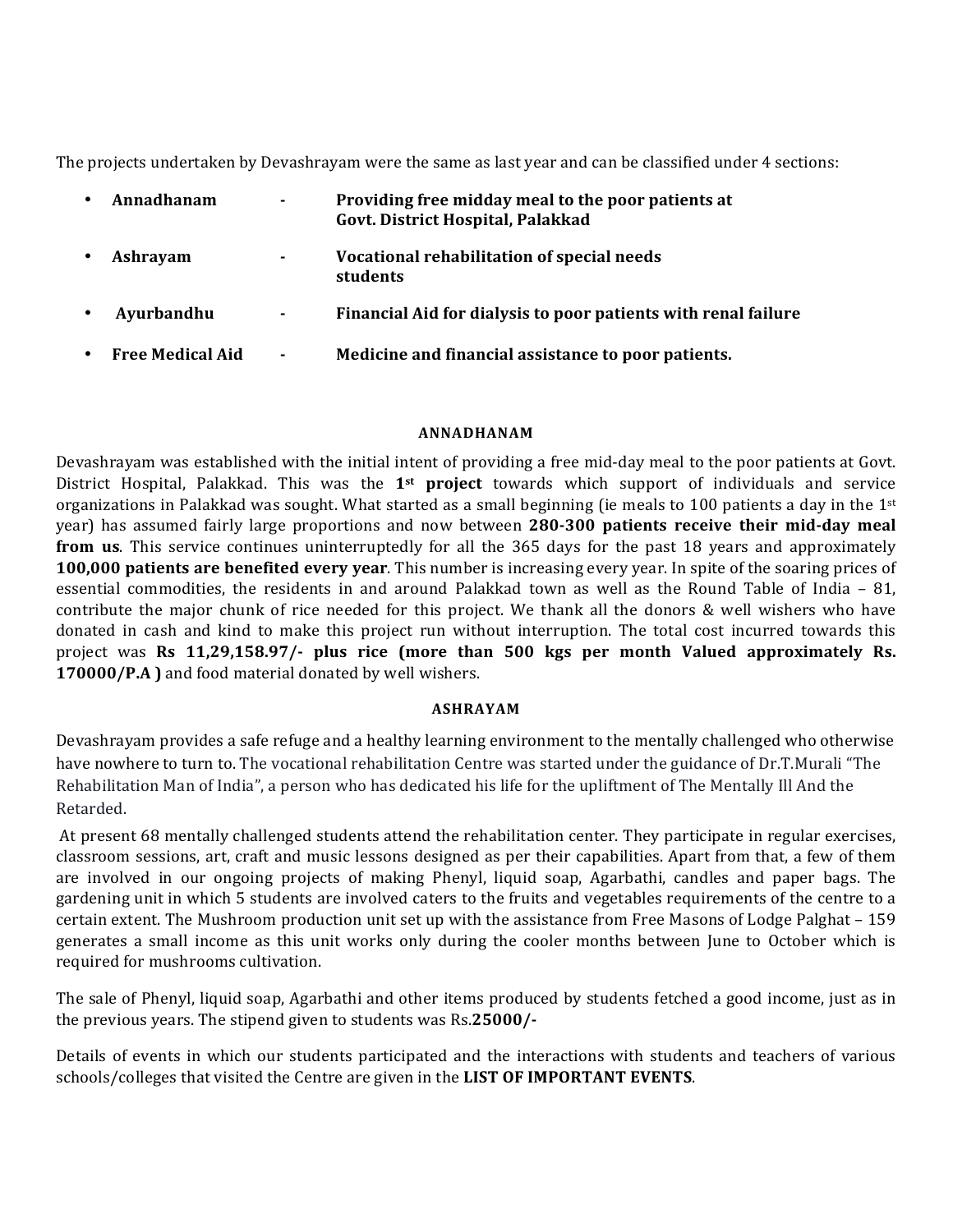#### **AYURBHANDHU**

Our tie up with Shanthi Medical and Information centre at Balaji Hospital, Palakkad completed another successful year giving 360 free dialyses benefitting several poor patients with kidney malfunction. These patients are able to carry on with their lives with the free dialyses support from this project. This year brought the total number of free dialyses to more than 4400 from inception. In addition we have sponsored medicines worth Rs 500/- for around 50-60 patients with kidney malfunction per month on a regular basis. We also support patients for peritoneal dialysis at the District Hospital. Our expenses towards dialysis and medicines were to the tune of **Rs** 3,18,073/this year.

#### **"AROGYA NIDHI"FREE MEDICAL AID**

This is another significant project of Devashrayam. This project operates through an authorized medical shop in Palakkad. More than 60 poor patients are given medicines free of cost on a monthly basis on producing prescription of doctors. This year the quantum of **medical aid was Rs. 4,58,024.39/-** It is very heartening that so many people who approached us have benefited from this project. Much more needs to be done, however, as the need are huge and we are not able to meet the entire requirements. **This year 16 patients** were given one time medical aid for treatments in the region of Rs 5000/- Rs 20000/- each. Medical insurance was provided to all the staffs and family members to the tune of Rupees One lakh by paying an insurance premium of **Rs** 32,460/-.

#### **LIST OF OTHER IMPORTANT EVENTS**

April 22<sup>nd</sup> The centre re-opened after the summer break. The students and teachers resumed their new academic year with enthusiasm.

**April 28<sup>th</sup>** Visit by 36 students of camp organized by MA Ply Foundation. They were accompanied by 4 staff members. They performed a few entertainments and distributed refreshments to our students.

**June 8<sup>th</sup>** Visit by members of BRC as part of their work assignment.

**June 9th** Inauguration of Steam Kitchen unit presented to Devashrayam by Rubfila International Ltd. Mr G Krishna Kumar MD of Rubfila and some senior managers, our members Lalitha Gowrisankar, M N Govind, Dr Vamana Moorthy, Beena Govind, C Ramachandran, Mohandas P P. The Chief Guest was Dr Suja K, dental surgeon.

**June 23<sup>rd</sup>** Orientation training for parents of mentally challenged children from the nearby areas was conducted by National Trust in our premises. Around 50 parents attended the program. The session was led by Mr Venugopalan Nair, State Co-ordinator, National Trust. Others were Mrs Akhila Sant, Prog Officer, NT, Mr A K K Menon, Parivar President, Mr Venugopal K N Secretary Parivar. Our members who attended the program were Beena Govind, M N Govind, C Ramachandran, Lalitha Gowri sankar, Mohandad PP.

**July 22<sup>nd</sup>** A camp organized for our students by ENT doctors led by Dr Anwaruddin. 53 students received free check-up and medicines.

**July 31st** 74 students accompanied by 5 teachers of Vasavi Vidyalaya, Palakkad visited the Centre. They brought sweets, snacks and soft drinks for the children. They performed dances and songs.

Aug 8<sup>th</sup> & 9<sup>th</sup> The Centre participated in the exhibition "Sankalp" at Lions School Palakkad organized by a body that supports endeavours by women and under privileged people. We kept a stall at the exhibition and were able to sell and promote the products manufactured at the Centre. The stall was manned by the teachers of Devashrayam. Our members spent time on the stalls as per their convenience during the 2 days.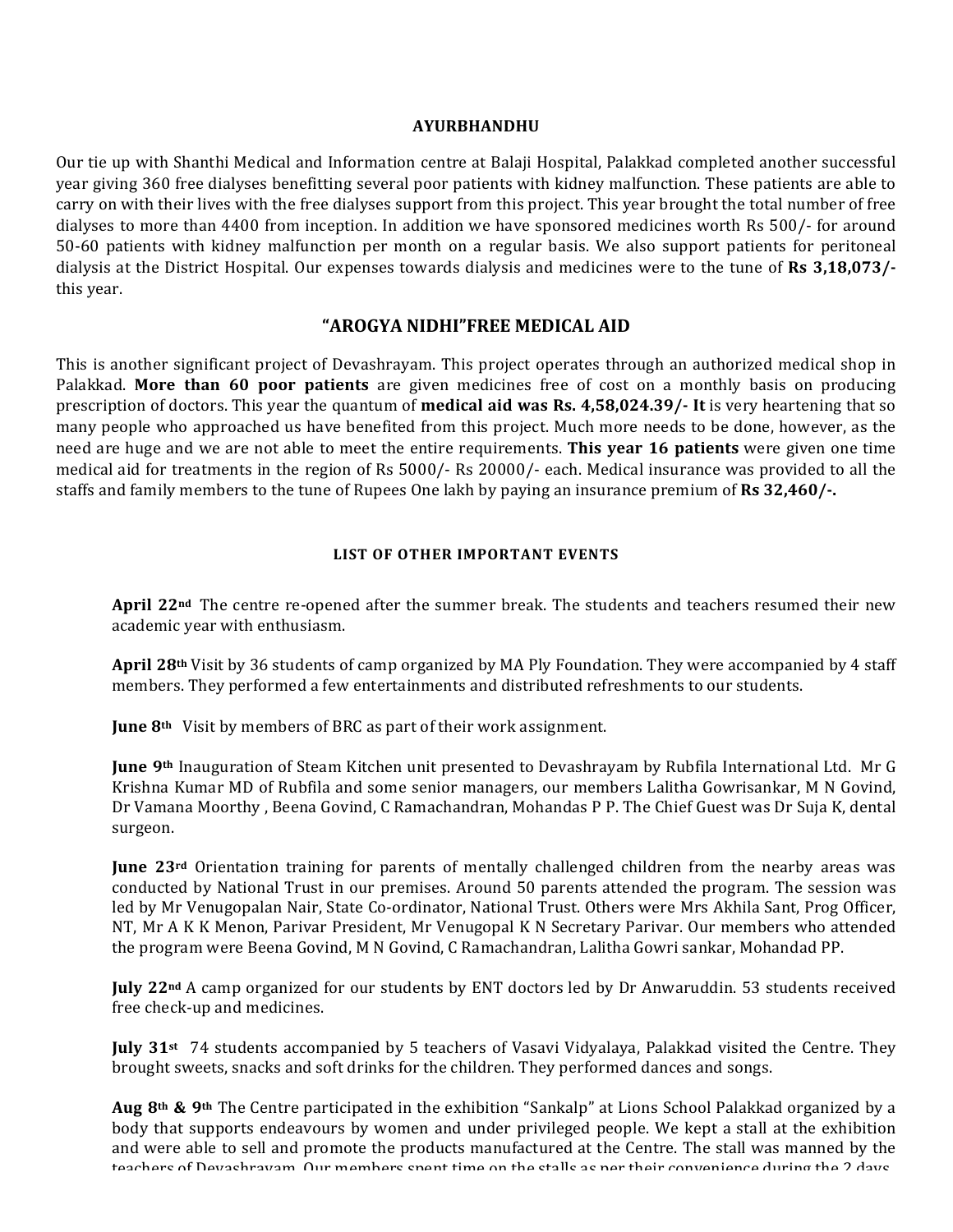**Aug 15<sup>th</sup>** Independence Day was celebrated at the Centre. Flag hoisting by Adv M P B Menon. Chief Guest Mr M P Sukumaran of Malayala Manorama. Students from Bhavan's Vidya Mandir accompanied by 4 teachers participated in the function. This was part of their program "Nallapadam" where they donated a First Aid Box to Devashrayam. They gifted small snack boxes to the students. Principal Mrs Subhadra of Bhavan's was a special Guest. Our members present were Mr P V Vijayaraghavan, Mr Ramachandran, Mrs Saramma George, Mr Manoj, Mr M N Govind, Mr Biju T K, Mrs Beena Govind and Mr Ramaswamy. Sweets were distributed to the children on this occasion

**September** 5<sup>th</sup> Onam was celebrated at the center with the students, parents, members and guests. Details are given on page 1.

**September** 22<sup>nd</sup> 18 MSW students of Mercy College accompanied by 2 teachers visited the Centre and performed a few entertainments for the students.

**September 26<sup>th</sup>** Three of our students participated in the Dist Shuttle Badminton tournament organized by Special Schools association at Railway Institute, Railway Colony.

**September 30<sup>th</sup>** Parents & teachers meeting was organized. It was attended by 43 parents and members Lalitha Gowrisankar, M N Govind, C Ramachandran, Mohandas PP and Beena Govind.

**October 6<sup>th</sup>** Ahalia Hospital organized a camp for persons with cerebral palsy. 8 students from Devashrayam attended. They were provided free transportation, check-up and medicines by the hospital.

**October 8th** 15 students and 4 teachers from Bhavan's school Chithali visited the Centre and donated vegetables. They brought snacks for the students. This was also part of their project "Nallapadam"

**October 31st** 100 students and 10 teachers from Sree Narayana Primary School, Elapully visited the Centre. They brought snacks and performed programs for the students.

November 13<sup>th</sup> A drawing competition was organized by Ladies Circle, Palakkad for our students as part of Children's Day celebrations. They gifted a set of crayons, certificates and sweets for all the participants.

**December 3rd** Students from our Centre participated in the sports & cultural events organized on World Disability Day at Town Hall. 40 students participated in the events and won several prizes.

**December 5<sup>th</sup>** 30 students and 20 teachers from Amritha Vidyalaya, Palakkad visited. They brought vegetables, groceries and snacks for the students.

**December 13<sup>th</sup>** Christmas Celebrations. Details are given on page 1

**December 14<sup>th</sup>** Meeting of college students with Daya Bai. Details are given on page 1

**December 28th** The Centre reopened after the 10 day Christmas vacation that began on Dec 19th. MLA Shafi Parambil visited the Centre.

**January**  $2^{nd}$  As part of their training 40 Staff members from different Government departments visited the Centre. They reached the Centre at 10 am and spent the whole day understanding about the Centre and functioning. They sponsored the lunch for all students  $&$  staff.

**January 14th** 1st meeting of organizing committee for Job fair was held. It was attended by Shafi Parambil,Dr Jayaraj Director of SMC, Principals of special schools, Employers/Managers of various companies, Chairmen, Inspectors of Factories/Boilers, Project Officers and many of our members.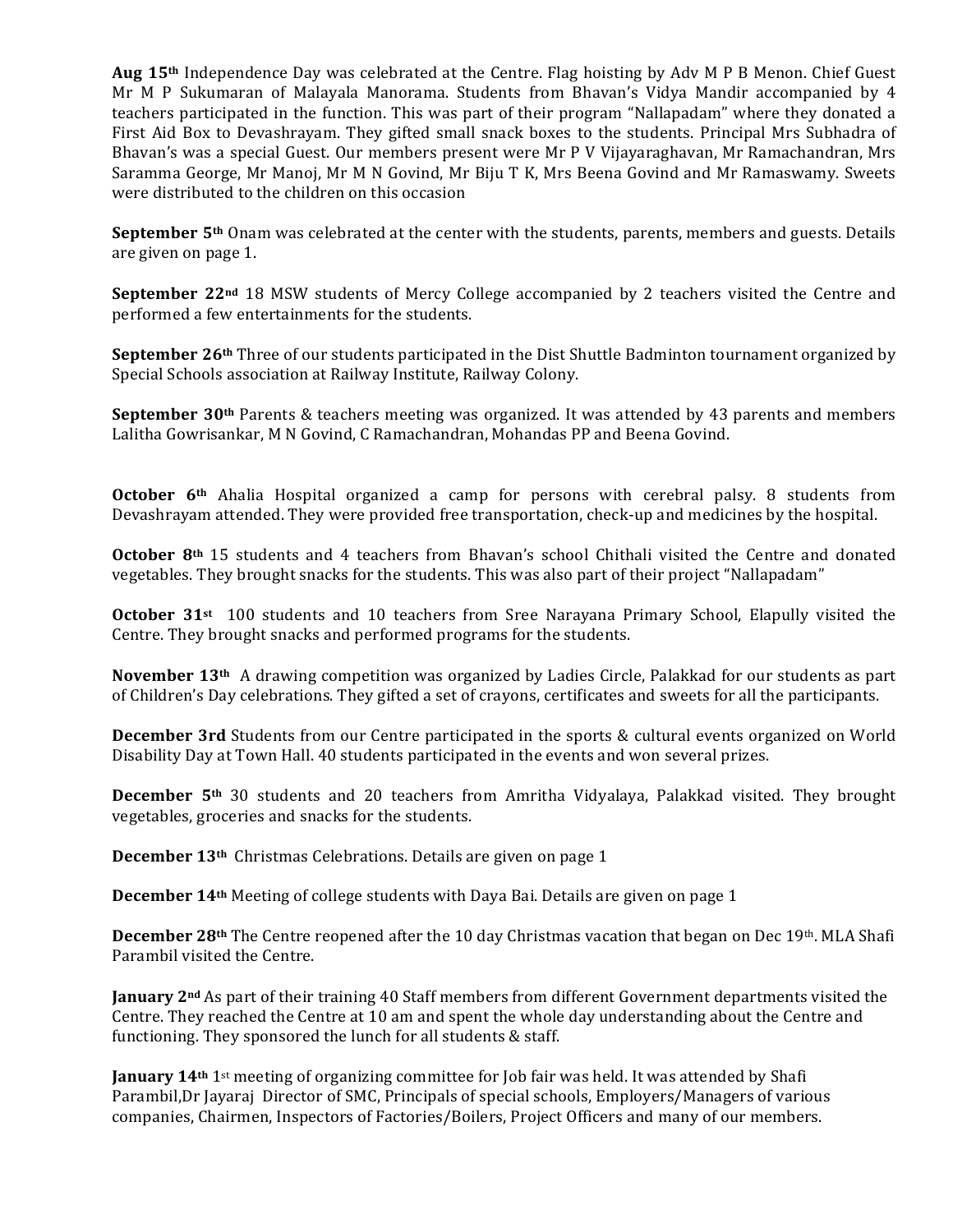**January 20th** Shri P V Rajagopal, called as Rajaji visited the Centre. He is the President of Ekta Parishad and is a social activist. Our members were present for an interaction with him.

**January 26th** Republic Day was celebrated at the Center. The National flag was hoisted by Retd Col Janardhanan who delivered the message. Members present were Mr Ramachandran and Mrs Archana Subhash. 

At 11 am 50 staff members from ITI visited. They distributed sweets, caps and flags to all the students. They spent time with the students and gave a grand saddhya to the students and staff. They also joined us for the lunch. They contributed an amount

**January** 30<sup>th</sup> 15 students and a few teachers from Saraswati Vidyala, Erattiyal visited. They donated groceries (rice, vegetables)

**February 5th** Final year BCom & BSc students with teachers visited from IHRD Kallepully. They presented cultural programs and distributed sweets among the students.

**February 6th** Candidates who had applied for Job Fair came for assessment. Assessors Bjiu, Ranjini, Ramya and Psychologist Dr Manju from Dist Hosp conducted the assessments. Around 120 candidates were assessed**.**

February 13<sup>th</sup> 2<sup>nd</sup> meeting of Job Fair Organising committee was held. It was attended by KIF members, Mr Natarajan (Top in Town) and our members. They reviewed the candidates profiles post assessment and discussed the nature of jobs for them.

**February 15th** A team from the govt dept visited the Centre for the  $2<sup>nd</sup>$  time this year as part of their training. They gave lunch, snacks and donation. Mrs Beena Govind, Mr M N Govind and Mr Ramachandran were present.

**February 21st** Job Fair Jeevan Rekha 2016 was conducted. Details are given on Page 2

**February 23<sup>rd</sup>** 60 students and 2 teachers from Prime College of Pharmacy visited. They organized competitions for our students and gave out prizes to the winners. They gave a box of crayons to all the students.

February 27<sup>th</sup> Students selected by organizations in the Job Fair had an orientation meeting at the Centre.

**March 10<sup>th</sup>** 17 students selected in the Job Fair were taken on a visit to the factories.

April 8<sup>th</sup> The centre closed for summer vacation.

#### **HELP TO NGO'S AND OTHER INSTITUTIONS**

- Donation of Rs.16,000/- to Chirakukal, Palakkad- as support to the old age home for the destitute
- Donation of Rs 38,500/- to Margadeepthi Charitable trust for organizing medical camps.
- Donation of Rs 10,000/- to Aashrayam, Rural Development Society, Kollengode for educational projects.

#### **INTERNSHIP**

Two MSW Students have done their internship at Devashrayam as a part of their Degree course.

#### SPECIAL ACKNOWLEDGEMENT

Devashrayam acknowledges and appreciates the support provided by all our well-wishers, sponsors, friends and supporters. Without the help and support of these good hearted people, Devashrayam would not have been able to reach where it is today. We express sincere gratitude to all, who extended help and good wishes in times of need.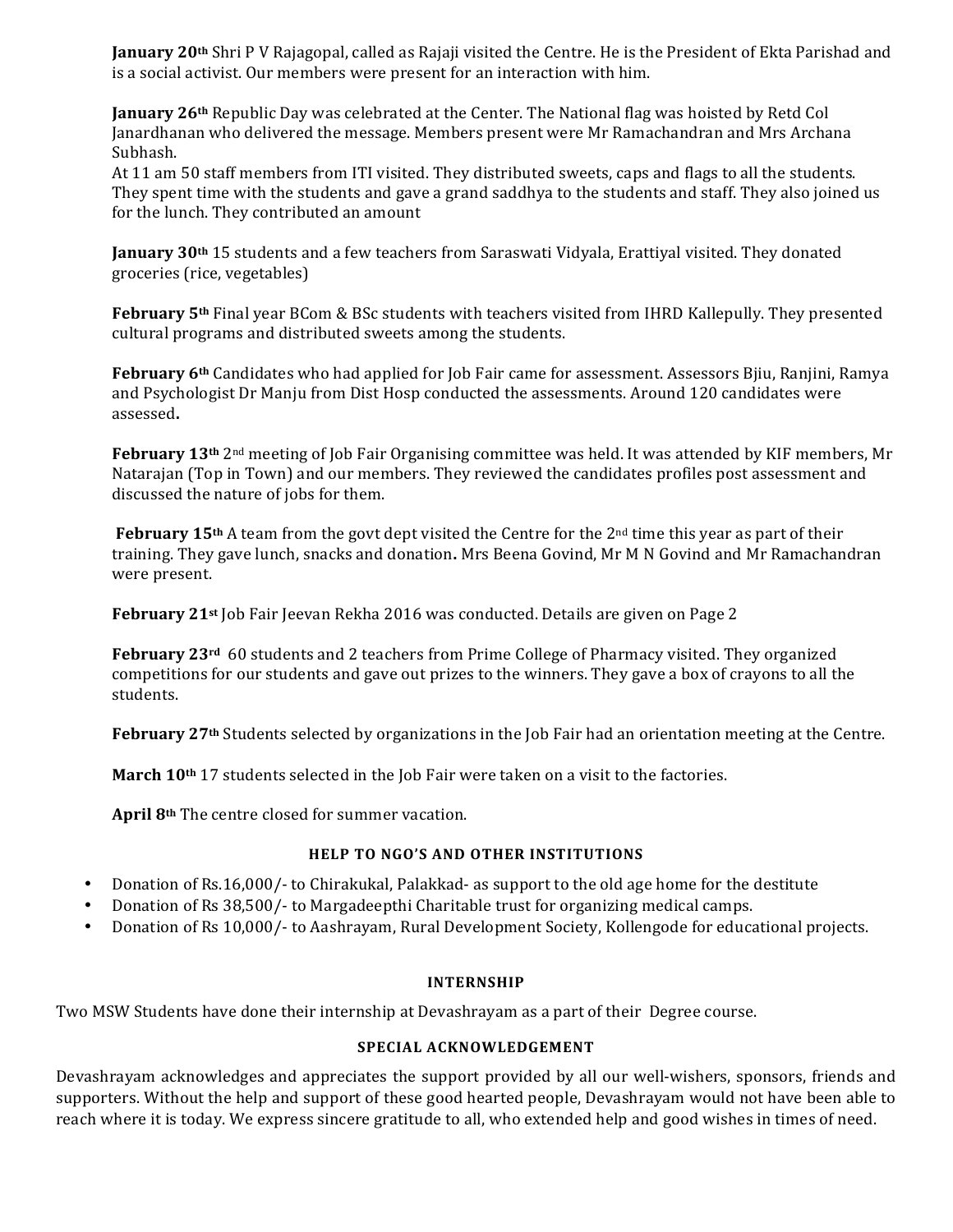Devashrayam is registered with **Give India** and we gratefully acknowledge Give India for collecting **Rs.2,75,837.59/-** for our various projects from well wishers all over India and abroad. These funds helped us to execute all four of our main projects successfully.

We are very much indebted to the following organizations and individuals:

- 1. Mr Padmakumar K, MD Malabar Cements, Palakkad for supporting us with a total of Rs 16,70,000/- for our different projects during the year.
- 2. Mr Sidheeq Ahamad, MD ERAM group gave a donation of Rs 2,00,000/- on his personal behalf.
- 3. Mr Sreejith K Menon, Palakkad gave a donation of Rs 1,02,000/-
- 4. Ms Anjana & Sequoia Capital gave a donation of Rs 61,000/- combined
- 5. Mr Ravikumar, Chennai gave a donation of Rs 58,000/-
- 6. Adv P B Menon, Palakkad gave a donation of Rs 50,000/-
- 7. Mr Rajakumaran, Palakkad gave a donation of Rs 50,000/-
- 8. Dr Vivek Arya, New Delhi gave a donation of Rs 50,000/-
- 9. Mr Madhava Menon, Thomas cook gave a donation of Rs 40,000/-
- 10. Mr Venugopal, Padinarepat gave a donation of Rs 30,000/-
- 11. Ms Lakshmi Vigneshwar gave a donation of 25,000/-
- 12. Warrier Samajam, Kerala provided us furniture ( benches & desks) for the use of students.
- 13. Sarayu Nagar residential association gifted a bureau for displaying our products for visitors to the Centre.

# **Identity**

## **Devashrayam Charitable Society,**

*Thekkethra, Marutharoad Post, Palakkad, Kerala, India, Pin 678007. Phone 0491 2106206.* 

Email Id - devashrayam@ rediffmail.com. Website - www.devashrayam.org,

- Devashrayam Charitable Society is registered as a society under the Society Registration Act of 1860 (Reg. No. 209/96, dated 17-07-1996 with the sub register office, Palakkad) [Registration renewed on 13-03-2012]
- Devashrayam Rehabilitation Center for the Mentally Challenged is registered with the Directorate of Social Welfare Trivandrum (Reg. No. 0141,dated 03-12-2005)
- Donations to Devashrayam Charitable Society is exempt under Section 80 G of Income tax Act of 1961, vide order No. CIT. TCR/TECH/80 G- 42/ 2006-07, dated 02-08-2007.
- Devashrayam Charitable Society is registered under Foreign Contribution (Regulation) Act, 1976 Registration number is 05289009, dated, 05/05/2010. Returns for the year submitted on 23-09-2012

## Name and address and account number of banks

- **1.** Union Bank of India, Chandranagar, Palakkad, SB Ac. No. 339602010097002.
- **2.** Union Bank of India, Chandranagar, Palakkad, SB Ac No. 339120100091426. (Exclusively for Foreign Contributions under FCRA act of 1976)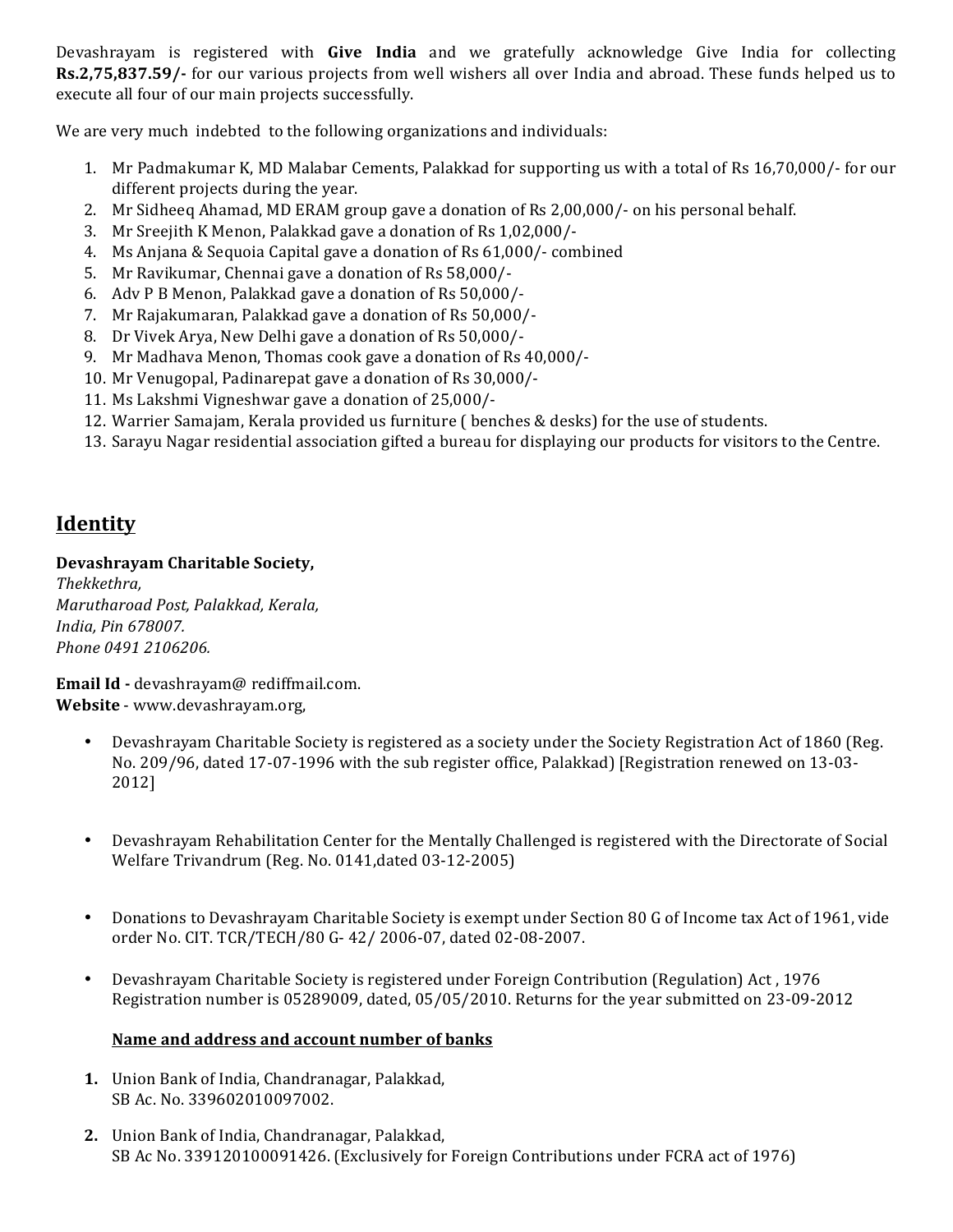- **3.** State Bank of Travancore, Chandranagar, Palakkad, SB Ac. No. 67034554129
- 4. ICICI Bank, Palakkad, (Exclusively for Give India donations) SB Ac No. 026201001166
- **5.** HDFC Bank, Chandranagar, Palakkad SB-Institution Ac No. 01171450000087
- **6.** SBI, Marutharode Branch, Palakkad SB A/c No.33393848038

*NAME AND ADDRESS OF THE AUDITOR*

Mr.K.V.Venkitaraman, Chartered Accountant Noorani Post, Palakkad-678004.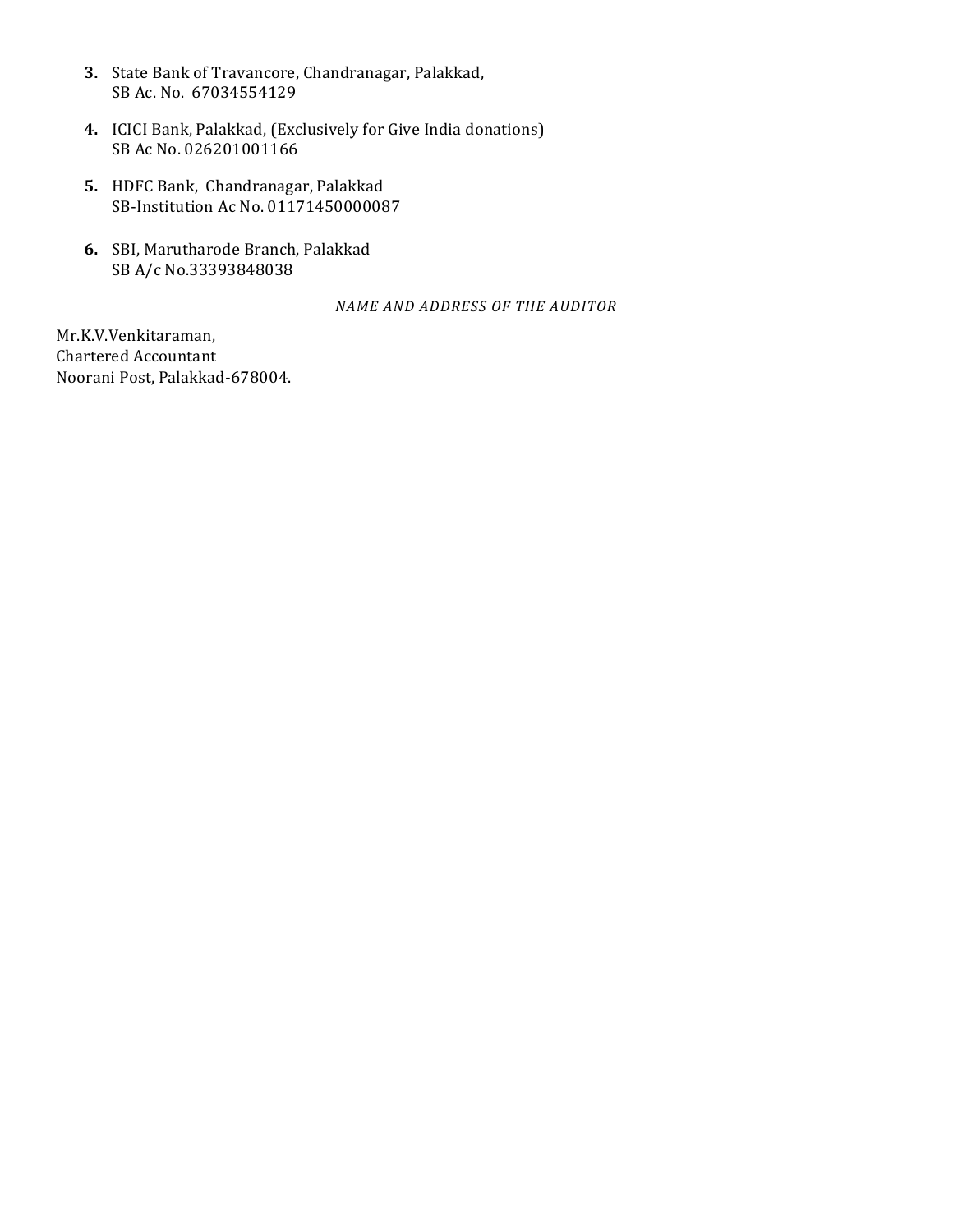| <b>Name</b>                      | Age | <b>Sex</b>     | <b>Position on Board</b> | <b>Occupation</b>      | Cost of<br>International<br>travel |
|----------------------------------|-----|----------------|--------------------------|------------------------|------------------------------------|
| Lalitha<br>Gowrisankar           | 69  | $\overline{F}$ | President                | Social<br>worker       | $\mathbf{0}$                       |
| Beena Govind                     | 48  | $\overline{F}$ | Vice President           | Employed               | $\theta$                           |
| M N Govind                       | 56  | M              | Secretary                | <b>Business</b>        | $\mathbf{0}$                       |
| C.Ramachandran                   | 76  | M              | Joint Secretary          | Rtd. PSU<br>employee   | $\mathbf{0}$                       |
| Manoj C.S.                       | 48  | M              | Treasurer                | <b>PSU</b><br>Employee |                                    |
| Mohandas P P                     | 68  | M              | <b>Executive- Member</b> | Agriculture            | $\mathbf{0}$                       |
| Ramaswamy.V.N                    | 55  | M              | <b>Executive-Member</b>  | Employed               | $\mathbf{0}$                       |
| Dr Vamana<br>Moorthy             | 54  | M              | Joint Secretary          | Doctor                 | $\mathbf{0}$                       |
| P <sub>V</sub><br>Vijayaraghavan | 68  | M              | <b>Executive-Member</b>  | Social<br>Worker       | $\theta$                           |
| Biju T K                         | 48  | M              | Executive-Member         | Agriculturist          | $\mathbf{0}$                       |
| Lakshmanan                       | 68  | M              | <b>Executive Member</b>  | Agriculturist          |                                    |
|                                  |     |                |                          |                        |                                    |

- *REMUNERATION OF THREE HIGHEST PAID STAFF MEMBERS: RS. 11,415/- P.M - RS.10,890/- P.M AND RS. 10,595/-PM.*
- Remuneration of the lowest paid staff member Rs. 3,025/- P.M.

# STAFF REMUNERATION GROSS MONTHLY SALARY + BENEFITS] IN RUPEES

| Head of the organization (including honorarium) | Nil                      |
|-------------------------------------------------|--------------------------|
| Highest paid Full Time regular staff:           | Rs. 1,36,980/- per year  |
| Lowest paid Full Time regular staff:            | Rs. $36,300/$ - per year |